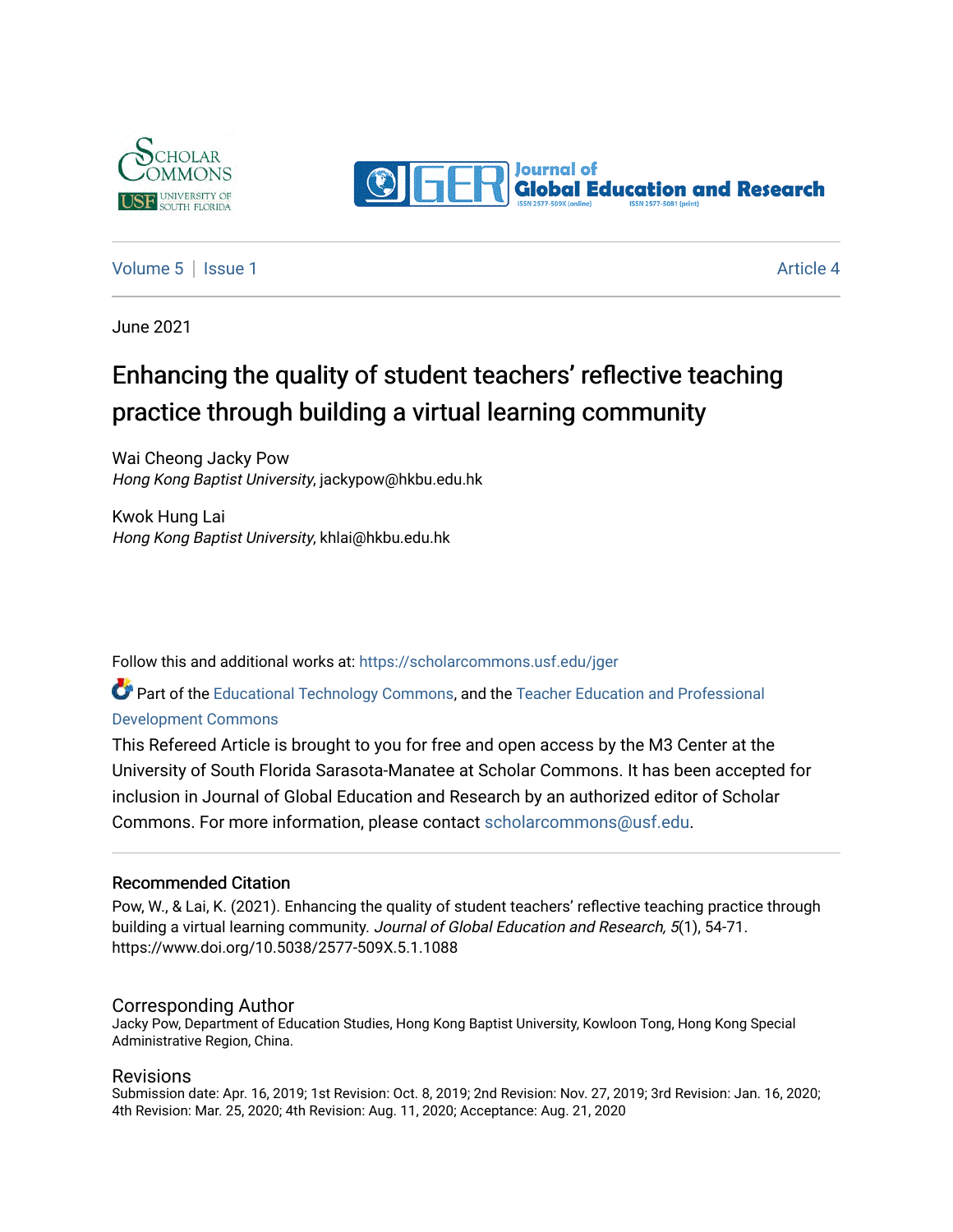# **Enhancing the Quality of Student Teachers' Reflective Teaching Practice Through Building a Virtual Learning Community**

Jacky Pow<sup>1</sup> and Tony Lai<sup>2</sup>

Department of Education Studies Hong Kong Baptist University, Hong Kong 1  $\mu$ <sup>1</sup>jackypow@hkbu.edu.hk <sup>2</sup>khlai@hkbu.edu.hk

## **Abstract**

Microteaching and reflection remains an important technique that pre-service student teachers can use to practice their teaching in a safe environment. However, improvements in teaching are not guaranteed without the support and feedback from peers. Previous studies suggest that a learning community supported by information technology promotes improved pedagogical decisions. This study aimed to examine whether virtual learning communities can facilitate student teachers' reflection upon their teaching practice. A video database with both text- and voice-comment functionalities was designed to facilitate the process of giving peer feedback and improve the quality of teaching practice. Student teachers' experiences in using the video database were collected through a questionnaire survey and feedback recorded within the database. Findings indicated that student teachers demonstrated a better understanding of concepts and theories relevant to the teaching of the chosen language skill area. While only some student teachers reflected on their reflective teaching practice more effectively with voice-comment features, most of them did peer evaluation of relevant principles and techniques used in their microteaching. Although feedback on the comment functionalities was divided, student teachers trusted that the microteaching videos with their own reflection and peer feedback were good evidence of their learning outcomes. Future research should examine what types of peer feedback in virtual learning communities may work more effectively in enhancing the quality of reflective teaching practice.

**Keywords:** microteaching, initial teacher education, microteaching virtual learning community model, interactive video database

## **Introduction**

Reflective teaching practice is a crucial component of initial teacher education programs (Mathew et al., 2017). Unfortunately, it may not be effective if there is no systematic way to stimulate student teachers' self-reflection on their teaching. More and more studies suggest that a learning community supported by information technology facilitates teachers' self-reflection (Kleinknecht & Gröschner, 2016; So, 2012; Tilson et al., 2017). With the support of information technology, student teachers can review a video of their mini-lessons and conduct a detailed analysis of the teaching techniques they applied (Kong et al., 2009). However, the availability of technology does not necessarily mean the student teachers would naturally apply it in their learning. There is a pedagogical need to engage student teachers in doing self-reflection to enhance their future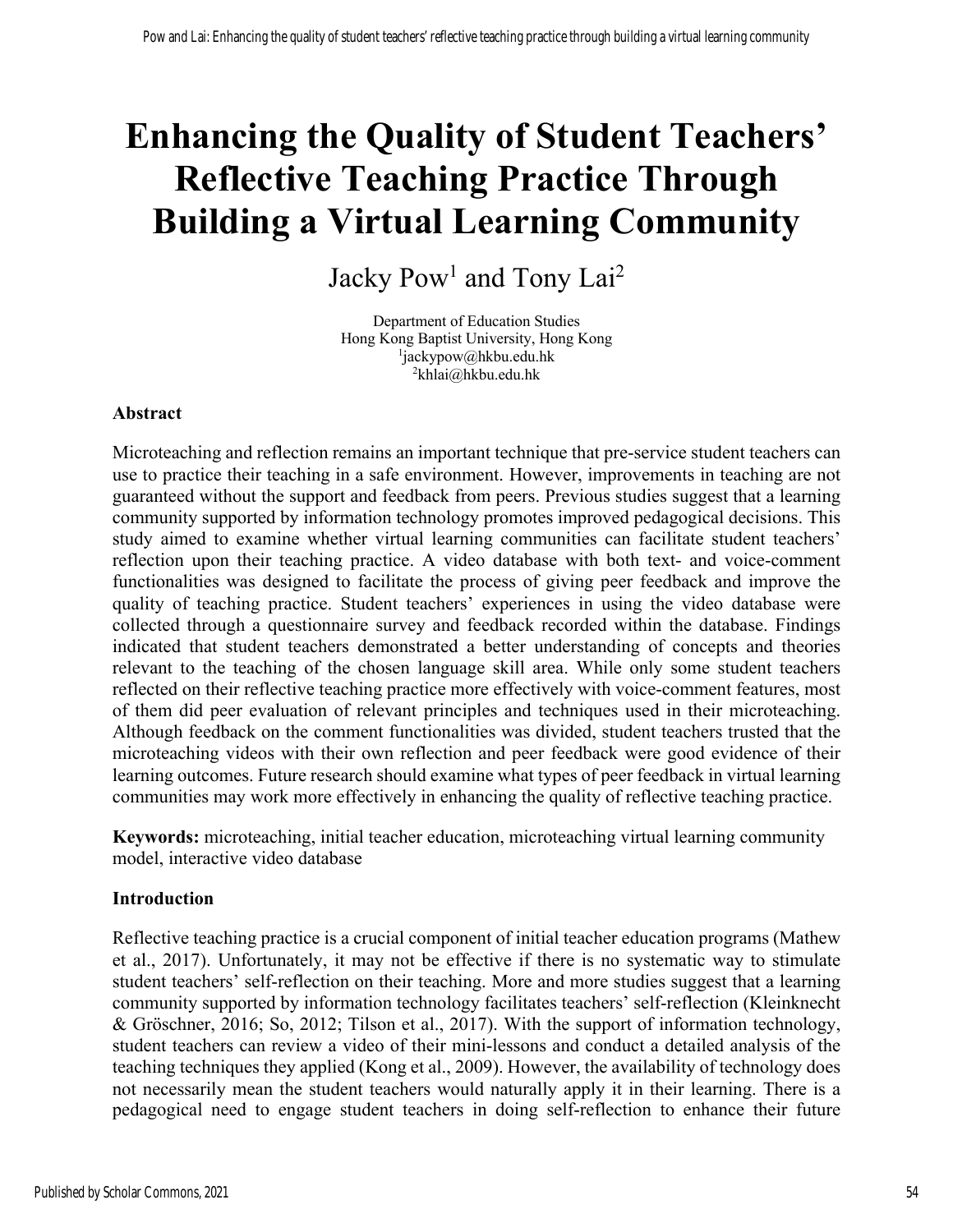teaching practice. To encourage and facilitate student teachers to reflect upon their teaching practice and share their teaching experience, a Teacher Education Institute (TEI) in a Hong Kong University has developed an in-house interactive video database with the support of an internal teaching development grant. The interactive video database enables student teachers taking the teacher education programs offered by the TEI to share their teaching practices and build a learning community on a digital platform (Pow, 2014). It allows student teachers to upload digital video clips on an online discussion forum for self-reflection and peer-feedback. Through a process of providing and receiving comments, pre-service student teachers can enhance their reflective thinking skills by sharing their teaching experiences (Mosley Wetzel et al., 2017).

However, not many video databases are designed to facilitate users' feedback and discussion of a particular video segment. General-purpose video databases with a simple online forum may not suit the needs of student teachers to share and exchange their teaching experiences, and hence the video file management and grouping facilities of these databases are not directly applicable to facilitating effective feedback and sharing of specific video segments. With reflective teaching practice in mind, the TEI incorporated different input methods into a video database to facilitate communication in a learning community. Student teachers can choose their preferred ways of inputting comments (i.e. text, voice and voice-to-text) to specific video segments. In this way, the video database can effectively gather peer feedback to help student teachers reflect upon their teaching practices.

## *Microteaching and Initial Teacher Education*

Many teacher educators believe that microteaching helps student teachers to practice their teaching skills and facilitates their reflection (Amobi & Irwin, 2009; Apling & Haryani, 2019; Long et al., 2019). It provides a safe, though artificial, environment in which student teachers can explore their pedagogical knowledge and skills (Arsal, 2014). It also promotes student teachers' understanding through engaging them in meaningful discussion and sharing of experiences in lesson planning and delivery (Donnelly & Fitzmaurice, 2011). Without such an exercise, student teachers may be more focused on developing their content knowledge while overlooking the ways to teach that content (Fernández, 2010). As such, microteaching and reflection has become not just a learning activity, but also one of the major assessment methods in initial teacher education courses. Individual student teachers are required to participate actively in this learning activity, which is scaled-down in terms of class size and lesson length, and focused on specific teaching tasks and skills. In practice, a student teacher is required to teach a short lesson or part of a lesson of 10 to 15 minutes with their peers as pupils. The whole process is video-recorded so that it can be referred to when necessary. The presentation is followed by a discussion of the lesson with the course instructor and student teachers. This activity emphasizes individual student teachers' self-analysis of their own mini-lesson as well as feedback from the instructor and peers. Aside from developing teaching ability, an aim of microteaching is to develop student teachers' ability to reflect on their own teaching practice. It also allows the instructor to check if the intended learning outcomes in a course have been achieved.

As microteaching and reflection is an essential assessment task in a number of courses in an initial teacher education program (Elias, 2018), the quality of student teachers' reflective teaching practice has a direct relationship with the intended learning outcomes of the courses. However, the usual practice of microteaching is that student teachers only receive their instructors' feedback on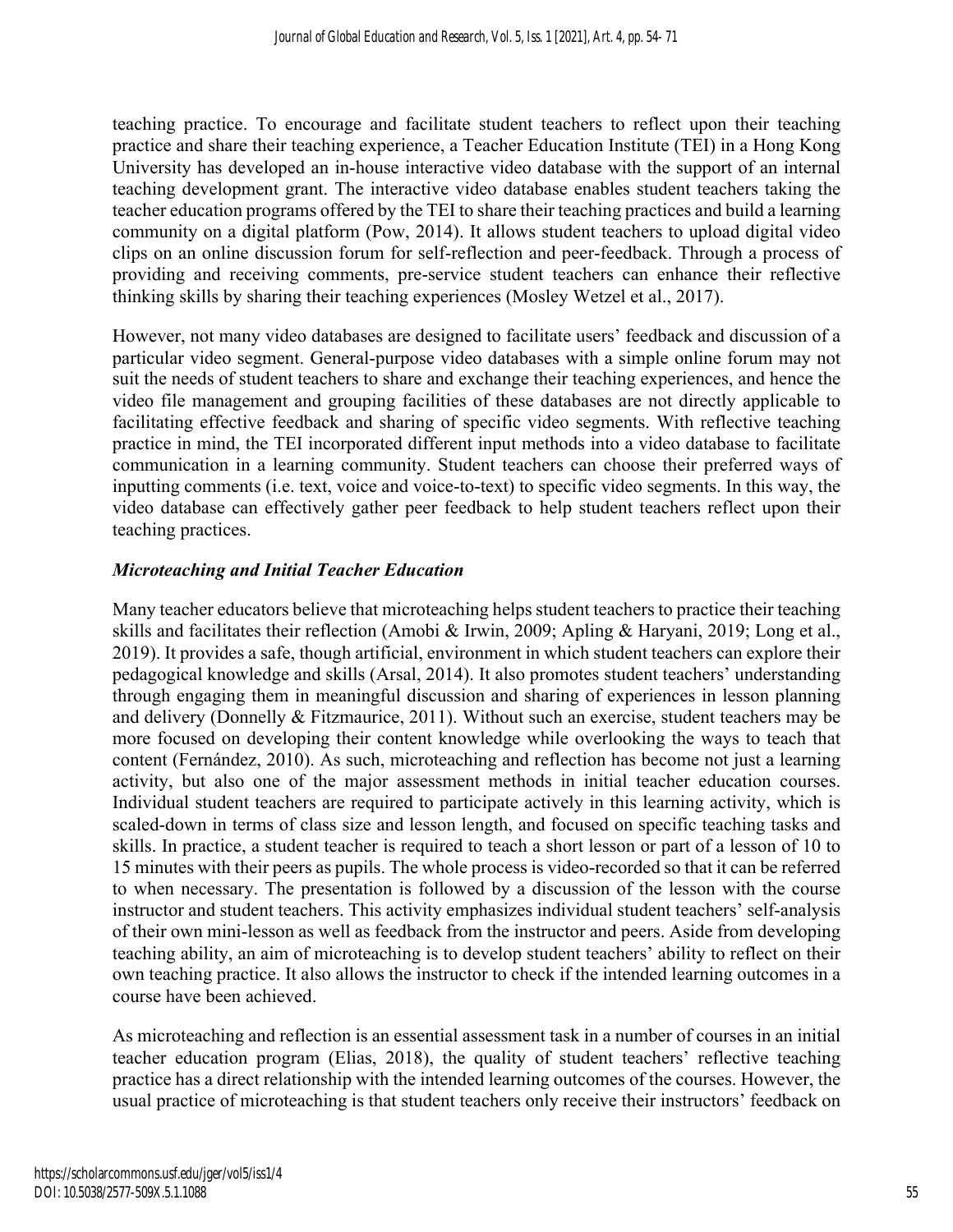their microteaching performance, and peer feedback is often neglected as a valuable source of support for student teachers reflecting upon their teaching practice (Kourieos, 2016). The authors argue that if student teachers only receive their instructors' feedback on their microteaching performance, they may not find it easy to develop their knowledge and skills for reflecting on their teaching practice, which will influence their development as reflective practitioners in school settings in future. Thus, this study focused on investigating whether the quality of student teachers' reflective teaching practice is enhanced by a virtual learning community (VLC) with an interactive video database that features multiple input methods, including [video, audio, text, etc.]. The main objective of this study was to facilitate student teachers in doing self-reflection on their microteaching on an interactive platform to enhance the quality of their future teaching practice. Specifically, this study examined the following questions:

- 1. Does a VLC for students in teacher education programs enrich their experience in selfreflection and help them to give feedback on their peers' performance?
- 2. Do the feedback features in the interactive video database help facilitate students' selfreflection on their microteaching performance?
- 3. Can the VLC collect evidence of students' learning outcomes regarding microteaching?

## *Building a Virtual Learning Community for Reflective Practice*

With the support of a teaching development grant, an interactive video database with a discussion forum was developed by the TEI. The design of interactive video database was based on the requirements of the practicum supervisors and student teachers in order to build a learning community to enhance students' performance in the teaching practice. In the design process, a prototype was developed for a pilot test and used to facilitate the identification of video database user requirements. The prototype database was tested for functionalities, including user interface; speed of uploading for editing; the operation of the forum; security and capacity; etc. The video database was then adjusted according to the feedback obtained in the pilot test.

Privacy is a main concern when a video is posted online (Langheinrich, 2018). One of the advantages of developing an in-house video database is that it can protect the privacy of the participating student teachers. Unlike text-based sharing, *anonymity* is not applicable in watching microteaching video episodes. This is because the instructors need to make comments on student teachers' emotions, facial expressions and eye-contact with their students in the microteaching videos. Hence an in-house database that provides better protection of the students' videos would encourage the building of a virtual learning community (Chen et al., 2009). This was more a practical (privacy issue) need rather than a functional consideration (the ability to access anywhere and to post peer reviews of any format) in the design of this study.

A learning community is a group of people who share common objectives or possess similar characteristics and have the same interest (Sjoer & Meirink, 2016). In a learning community, members should have learning objectives and goals (Visone, 2016). In this study, we aimed to build VLCs so that student teachers could receive continuous feedback on their microteaching and/or teaching practice from each of their peers in a systematic and interactive manner. We also aimed to design a user-friendly e-platform to facilitate the student teachers' sharing of their reflective teaching practice experiences and to help them learn from others. To facilitate communication and capture the original tone of comments, a voice-comment feature to enhance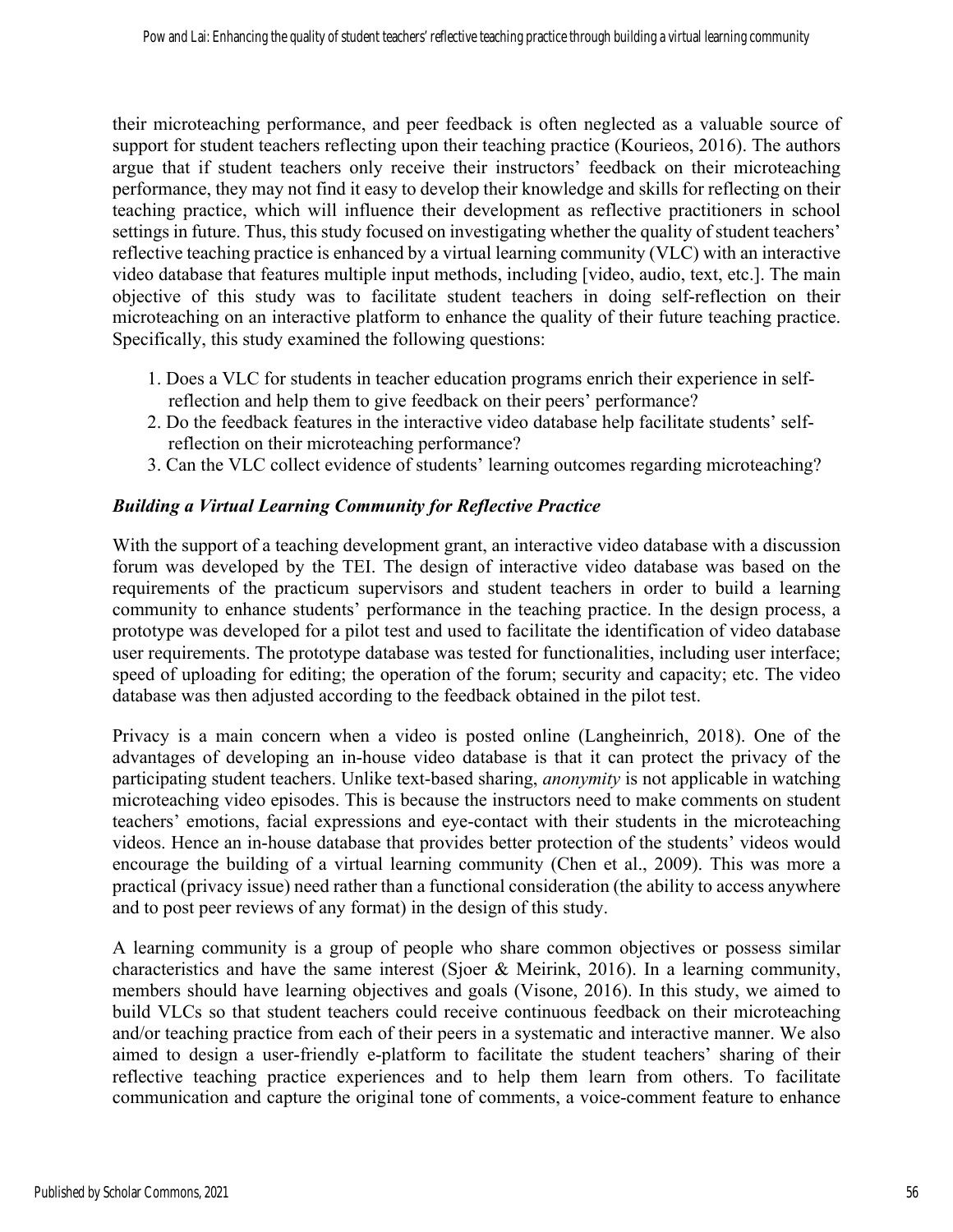interactions among student teachers by enabling them to make comments to each other was added to the system. Voice comments were assumed to be less time-consuming and more effective than written comments (Cavanaugh & Song, 2015; Orlando, 2016). Moreover, it was anticipated that being able to hear the tone of the voice comments would reduce the chances of misunderstanding and miscommunication, which is common with text-based feedback and comments (Keane et al., 2018). These aspects of the system were expected to encourage student teachers to give constructive feedback to their peers because they could give more timely and in-depth feedback, which would help them reflect on their teaching practice more effectively (Espitia & Cruz, 2013; Kirby & Hulan, 2016). With the use of this video database, student teachers were able to revisit and monitor their instructional decisions based on high-quality peer feedback. This reflective and self-monitoring practice of student teachers can be promoted as a critical and active habit that improves student teachers' pedagogical ability.

As *Microteaching and Reflection* is one of the major assessment methods in the initial teacher education courses offered by the TEI, individual students taking those courses were required to participate actively in this assessment task which involves a scaled-down and focused classroom situation. If student teachers only received their instructors' feedback on their microteaching performance, it may not be as easy for individual student teachers to develop their knowledge and skills for reflecting on their teaching practice and this will have impact on their development as reflective practitioners in the actual school setting in future.

Viewing videos may help student teachers to bridge theory and practice. The underlying factors that may contribute to this effect have been explored previously (Gaudin & Chaliès, 2015). Hatch and his colleagues (2016) demonstrated that student teachers could learn from others' practice utilizing a video followed by expert comments and facilitation. This was an interesting finding because it has long been believed that expert feedback is crucial for improving the teaching quality of student teachers.

The implementation of the e-platform developed for this study allows student teachers enrolled in TEI courses to share their teaching practices and build a learning community on a digital platform to help enhance their microteaching performance and develop the necessary knowledge and skills for undertaking reflection on their own teaching practice. It was hoped that student teachers who used the video database with multiple comment features developed a foundation for pedagogical content knowledge for effective teaching of their specialized subject and acquired effective strategies for planning, conducting and evaluating teaching of their subject.

## **Methods**

A mixed methods study design was utilized as it was believed that one single data source might not be sufficient to explain the initial results in this study (Creswell & Clark, 2017). One of the advantages of using a mixed methods design was its ability to help generalize exploratory findings (Creswell & Creswell, 2017). The researchers analyzed the content of the interactions stored in the video database and then distributed a questionnaire to collect supportive information to complement the content analysis. The qualitative phase was a content analysis of the feedback and comments recorded in the video database and was the main method used to examine the value of a VLC in facilitating student teachers' self-reflection on their microteaching.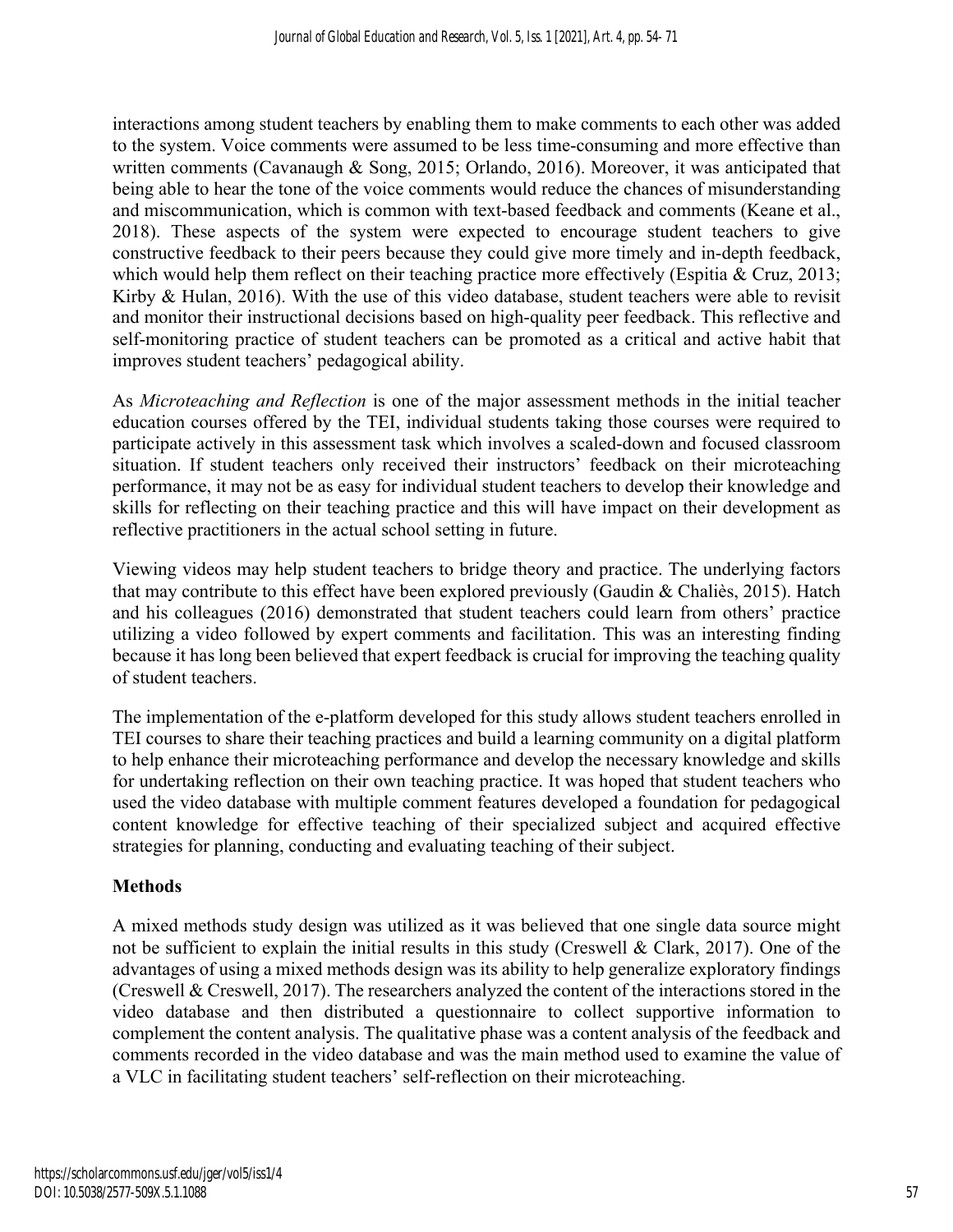The quantitative phase was a questionnaire distributed to collect the views of student teachers towards the usefulness of a VLC, which served to triangulate the validity of content analysis. The use of triangulation was also intended to strengthen the explanation of results in the qualitative phase (Flick, 2018). As pointed out by Kern (2018), triangulation plays a key role in increasing the validity of inference in both qualitative and quantitative studies. Triangulation, therefore, leads to better measurement of the data sources provided that the sources are not systematically biased (Leuffen et al., 2013).

#### *Participants*

Student teachers in initial teacher education programs were required to design and conduct a minilesson as an in-class assessment task. Student teachers in these programs were target participants of this study. In order to form groups and provide feedback to each other, the researchers wanted them to come from the same course. Hence, student teachers from three of the courses with a microteaching component offered by the TEI were invited in the first lesson to participate in this study. Each of the courses had a class size of 20 to 22 students. Although participation in the study was voluntary, all the student teachers enrolled in the three courses took part in this study, as they wanted to improve their performance in microteaching and reflection, which was assigned as one of their course assessments tasks.

#### *Procedures*

An Informed Consent Statement and a Study Information Sheet outlining the study procedures, rights and obligations of participation were distributed to all the student teachers who were willing to take part in this study. The participants were informed that their participation was voluntary, no incentives were being provided, and that they could withdraw from the study at any time. They were asked to sign and return the Informed Consent Statement to the investigators; however, they were to retain the Study Information Sheet.

The participating student teachers were invited to evaluate this new mode of reflection and sharing of their experiences of microteaching. Their microteaching sessions were video-recorded and uploaded to the video database so that they could comment on them. The participants were randomly divided into groups of three by the instructor. They were asked to reflect on their own microteaching video and then make comments to their groupmates using different methods (text, voice and voice-to-text) according to a simple rubric (see Appendix I) for *Peer Commentary*. The researchers then analyzed the student teachers' reflections and the peer feedback. The criteria for the analysis of students' online interactions regarding the microteaching were as follows:

- 1. How well the students demonstrated their understanding of concepts and theories relevant to the chosen language skill that have been applied in the delivery of the mini-lessons;
- 2. How well the students critically commented on their peers' effective teaching of the chosen language skill; and
- 3. How well the students gave an adequate explanation of relevant principles and techniques used in the delivery of their mini-lessons.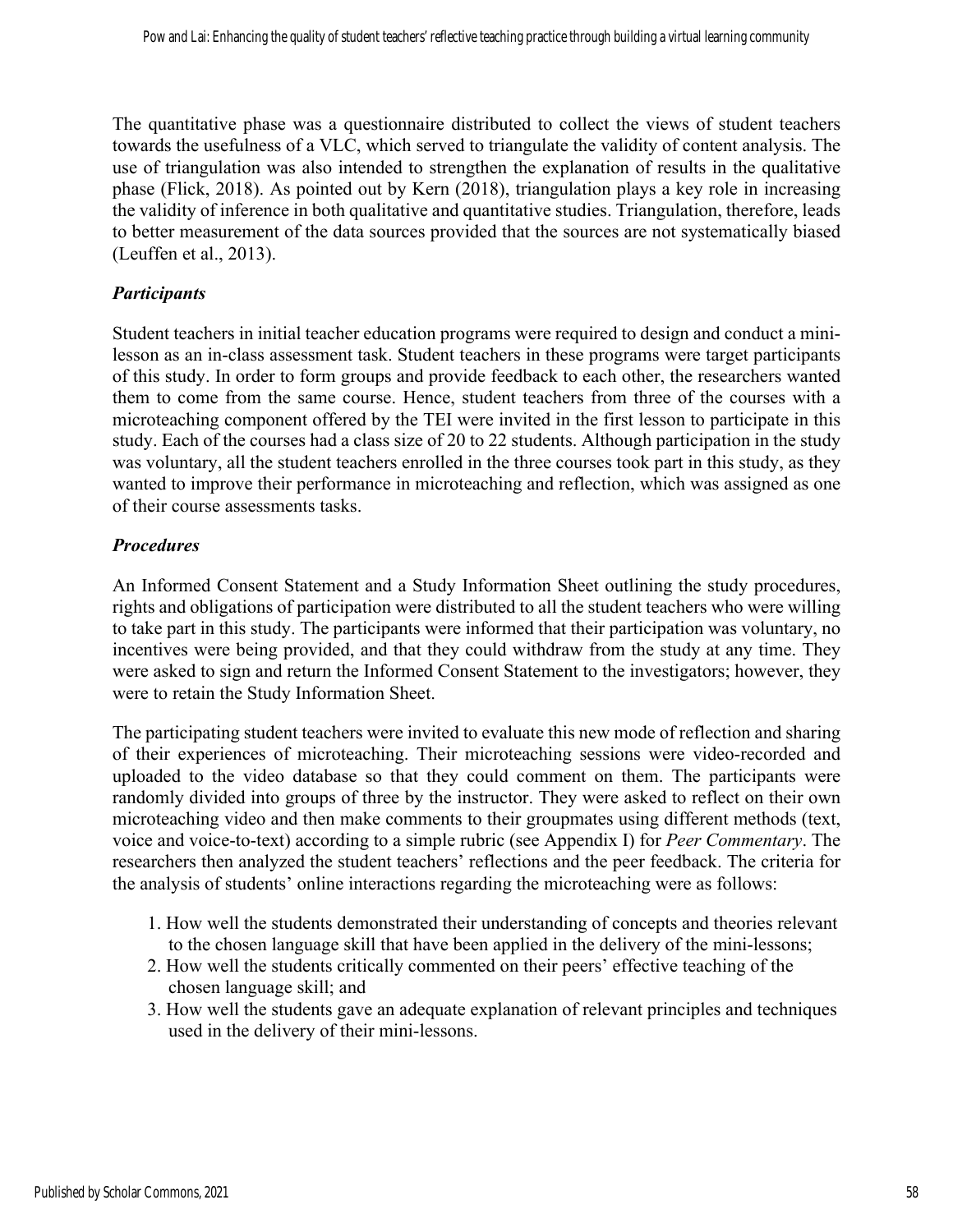To increase the inter-rater reliability, both the investigators were involved in the analysis. The researchers compared the analysis results and deliberated differences in rating to reduce discrepancies.

After the participants had reflected and provided feedback in their group on the video database, a self-completed questionnaire was administered to collect their comments and feedback on this peer evaluation method. The main purpose of this procedure was to collect evidence of learning outcomes to determine whether the video database facilitated the building of learning communities in which student teachers reflected on their microteaching and teaching practice. Questionnaires were sent to 63 student teachers who participated in microteaching and 31 valid responses were collected—a response rate of 49.2%.

The questionnaire included seven items on student teachers' perceptions of the interactive video database, which included an evaluation on their experiences with the video database on a 5-point Likert-type scale. The first two items were related to the first research question. One item focused on their perception of how well the video database helped the participants to reflect on their microteaching performance, and the other one focused on how useful this VLC was in helping them to identify their strengths and weaknesses in teaching.

With respect to the second research question, items 3 to 6 collected opinions about the video database as a whole and each of the comment features of the video database. The last item, which addressed the third research question, asked the student teachers whether they would include the video clips (together with their self-reflection and the peer feedback they received) in their learning portfolio as learning evidence. Internal reliability of the questionnaire items was checked. Cronbach's alpha for the six items (the last item was excluded as it was not gauging participants' attitudes towards the video database) was computed and the alpha coefficient for the six items was .702, which suggested that the items had good internal consistency (van Griethuijsen et al., 2014).

## **Results and Findings**

Based on the survey results, analysis of individual student teachers' video clips of their minilessons and the peer feedback uploaded to the video database, the research questions of the study were addressed with the following evidence:

- 1. Student teachers using the new e-platform demonstrated a better understanding of concepts and theories relevant to the teaching of the chosen language skill area;
- 2. Some student teachers could reflect on their teaching practice more effectively with voicecomment features; and
- 3. Student teachers could do peer evaluation of relevant principles and techniques used in their microteaching.

## *A Web-Based Learning Community to Facilitate Self-Reflection and Peer-Feedback*

In this study, the infrastructure to facilitate the development of a learning community on a webbased interactive platform for students of teacher education programs was built. The research explored whether VLC was able to assist students in making the best use of their microteaching experience to bridge the gap between theory and practice through self-reflection and peer feedback.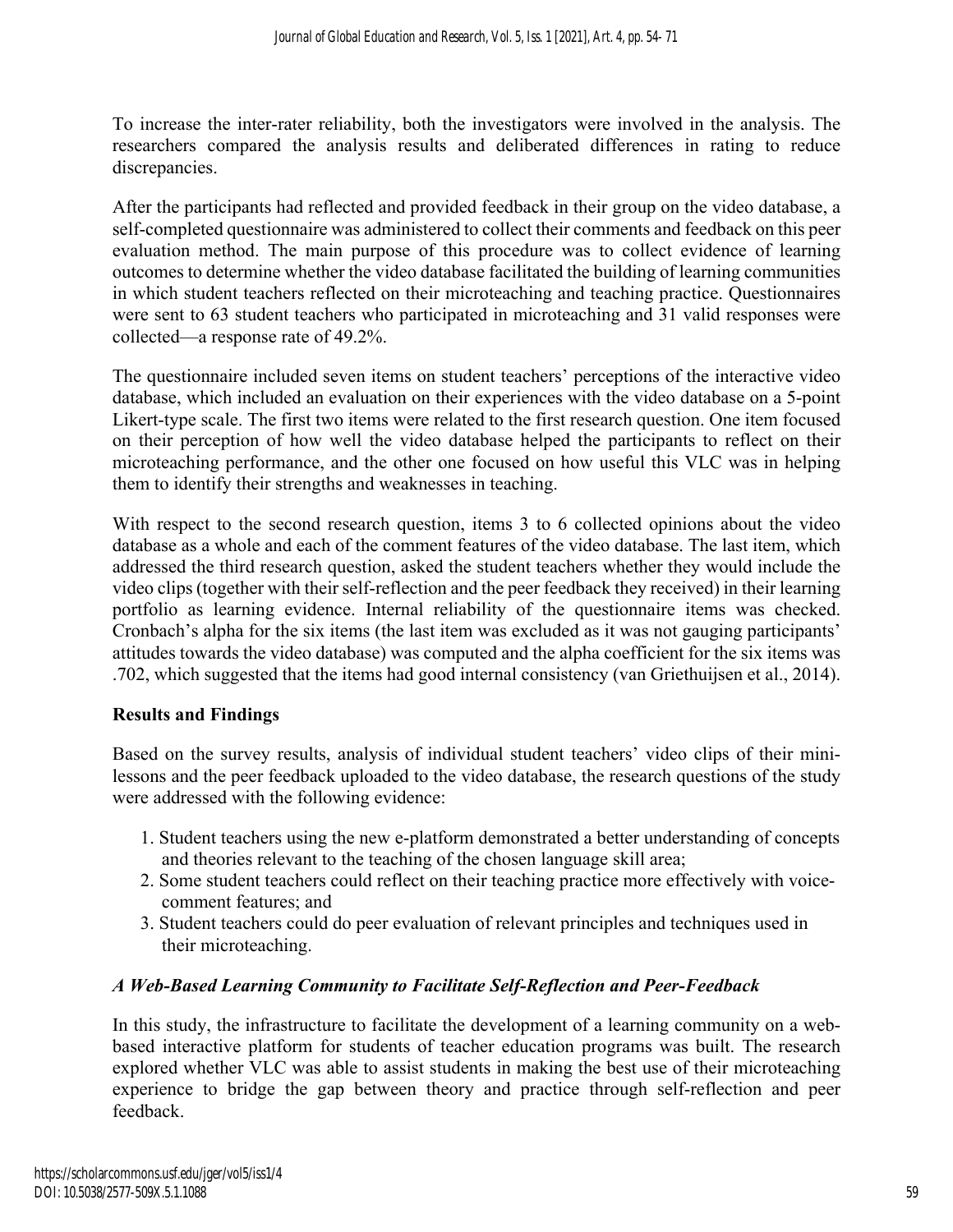The survey results indicated that the respondents thought that the video database facilitated their reflection on their microteaching performance and helped reveal their strengths and weaknesses in the microteaching sessions. In a Likert-type scale of 1 to 5, the mean scores were 4.13 and 4.39 respectively (Table 1). This suggests that the student teachers found the interactive video database a good platform for sharing their teaching experiences. In particular, most of the student teachers in this study indicated that the video database helped in revealing their strengths and weaknesses in the microteaching with a high mean ( $\bar{x}$  = 4.39) and a small standard deviation ( $\sigma \bar{x}$  = .495).

**Perceived Usefulness** *N Min. Max. M SD*  Facilitate reflection on MT performance  $\begin{array}{cccc} 31 & 2 & 5 & 4.13 & .806 \\ 1 \text{He} \text{I} & 2 & 4 & 5 & 4.39 \\ 1 \text{He} & 5 & 4.39 & .495 \end{array}$ Help reveal strengths and weaknesses  $31$  4 5 4.39 .495

**Table 1.** Perceived User Experience of Student Teachers on the Interactive Video Database

In the past, microteaching was conducted as an in-class assessment task. For a class of 20 students, at least three two-hour microteaching sessions were needed before all students could finish their mini-lessons. Because of the time limitation, individual students did not have the opportunity to give detailed peer feedback in each of the microteaching sessions. With the help of the video database, the students in this study were able to develop a learning community (in groups of three initially) on a web-based interactive platform to share their teaching experiences and give detailed feedback on their peers' performance to enhance the quality of their microteaching.

Figure 1 shows that a learning community on a web-based interactive platform for student teachers was used in a course. With the assistance of this e-platform, the student teachers' sharing of their teaching experiences became much easier and more effective. The instructor gave feedback on the student teacher's performance, and at the same time, provided comments on peer feedback to further enhance the quality of microteaching (e.g., I agree with the above comments. It was good that T could check S's existing knowledge of *draw my life video* and this could activate S's formal and content schemata during the lead-in activity). For some students, they provided very constructive peer feedback on their peer's delivery of her mini-lesson.

Some peer feedback turned out to be rather constructive. Some student teachers commented on different parts of the mini-lesson based on the captions provided by their group mates. For example:

Brainstorming part 2 (Information gap activity): Integrating information gap activity enables students to communicate with the target language (names of food items). They can learn by reading aloud and listening to their classmates. Pronunciations can be checked within groups as certain level of accuracy in pronunciation has to be attained for filling the gaps. The enrichment of word bank builds up on their language system knowledge. Again, it would be good if you could explain how the food items are healthy apart from inviting them to read out the answers. Tell your students explicitly the aims and connections of this and the previous activity, healthy food, invites students to elaborate on their answers with knowledge acquired from the previous activity. It is hopeful that students can provide answers like "the dish is healthy because it contains pepper and onions, ingredients which are low in fat and sugar". You can provoke thinking and association with previous knowledge by asking follow-up questions like "How is pepper healthy?" and "Do you know what nutrition do onions contain?"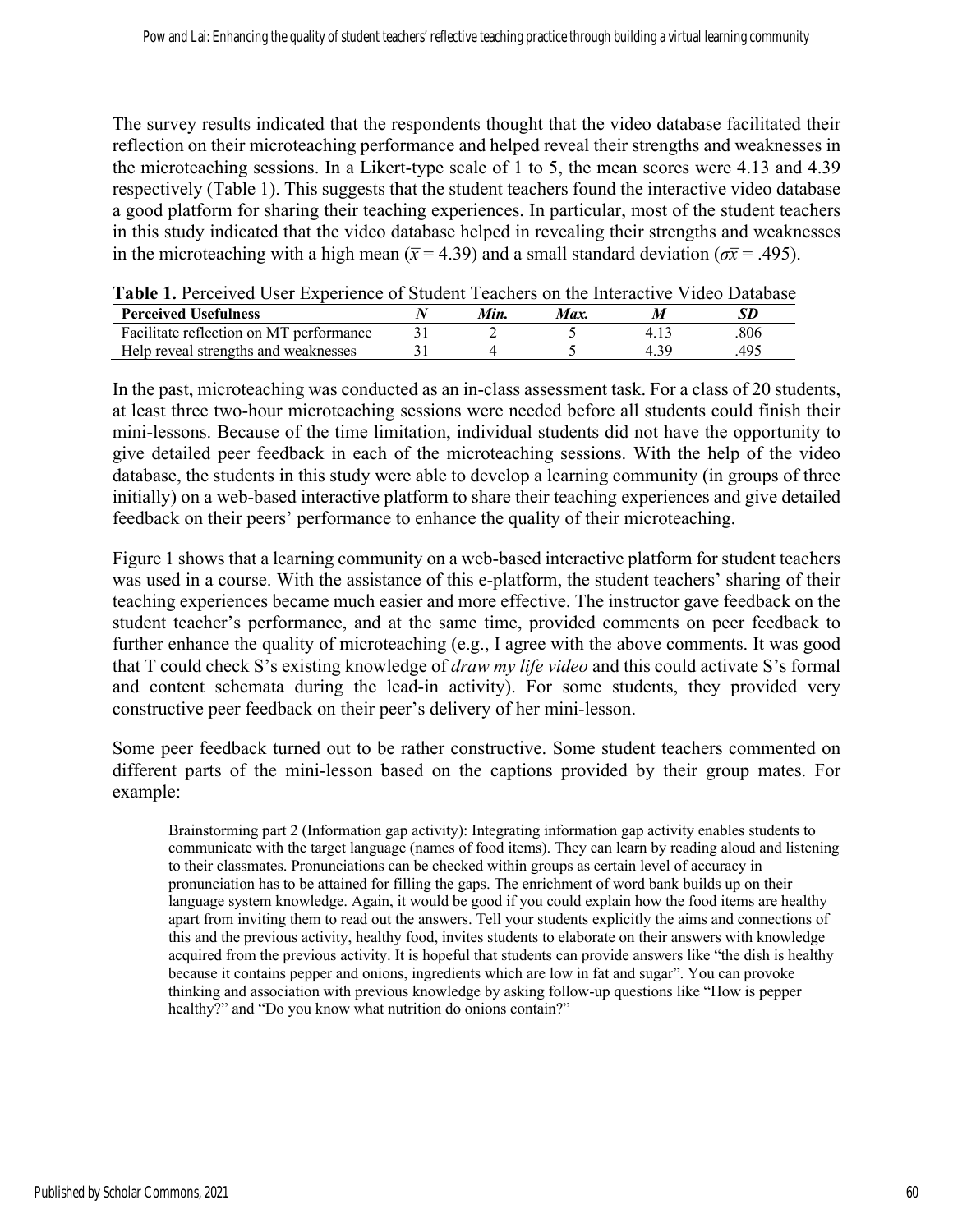**Figure 1.** An Example of Feedback on Different Parts of a Mini-Lesson Based on the Captions Provided by Individual Student Teacher



For instance, individual group mates not only made comments on what their peers' teaching strategies and classroom techniques had achieved but also gave advice to their peers on how to improve their teaching (Table 2).

| Table 2. An Example of Peer Comments and Advice Given by a Student Teacher on Her Group |  |  |
|-----------------------------------------------------------------------------------------|--|--|
| Mate's Lesson Delivery                                                                  |  |  |

| <b>Student teacher B's comments on Student teacher</b>                                                                                                                                           | Student teacher B's further advice on Student                                                                                                                                                                                                                                                                                                                                                                                                                                                                                                                                                                                                                                                                          |
|--------------------------------------------------------------------------------------------------------------------------------------------------------------------------------------------------|------------------------------------------------------------------------------------------------------------------------------------------------------------------------------------------------------------------------------------------------------------------------------------------------------------------------------------------------------------------------------------------------------------------------------------------------------------------------------------------------------------------------------------------------------------------------------------------------------------------------------------------------------------------------------------------------------------------------|
| A's use of specific teaching strategies                                                                                                                                                          | teacher A's use of specific teaching strategies                                                                                                                                                                                                                                                                                                                                                                                                                                                                                                                                                                                                                                                                        |
| Integrating information gap activity enables students to<br>communicate with the target language [names of food<br>items]. They can learn by reading aloud and listening to<br>their classmates. | Again, it would be good if you could explain how the<br>food items are healthy apart from inviting them to read<br>out the answers. Tell your students explicitly the aims<br>and connections of this and the previous activity-<br>healthy food. Invite students to elaborate on their<br>answers with knowledge acquired from the previous<br>activity. It is hopeful that students can provide answers<br>like "the dish is healthy because it contains pepper and<br>onions, ingredients which are low in fat or sugar". You<br>can provoke thinking and association with previous<br>knowledge by asking follow-up questions like "How is<br>pepper healthy?" and "Do you know what nutrition<br>onions contain?" |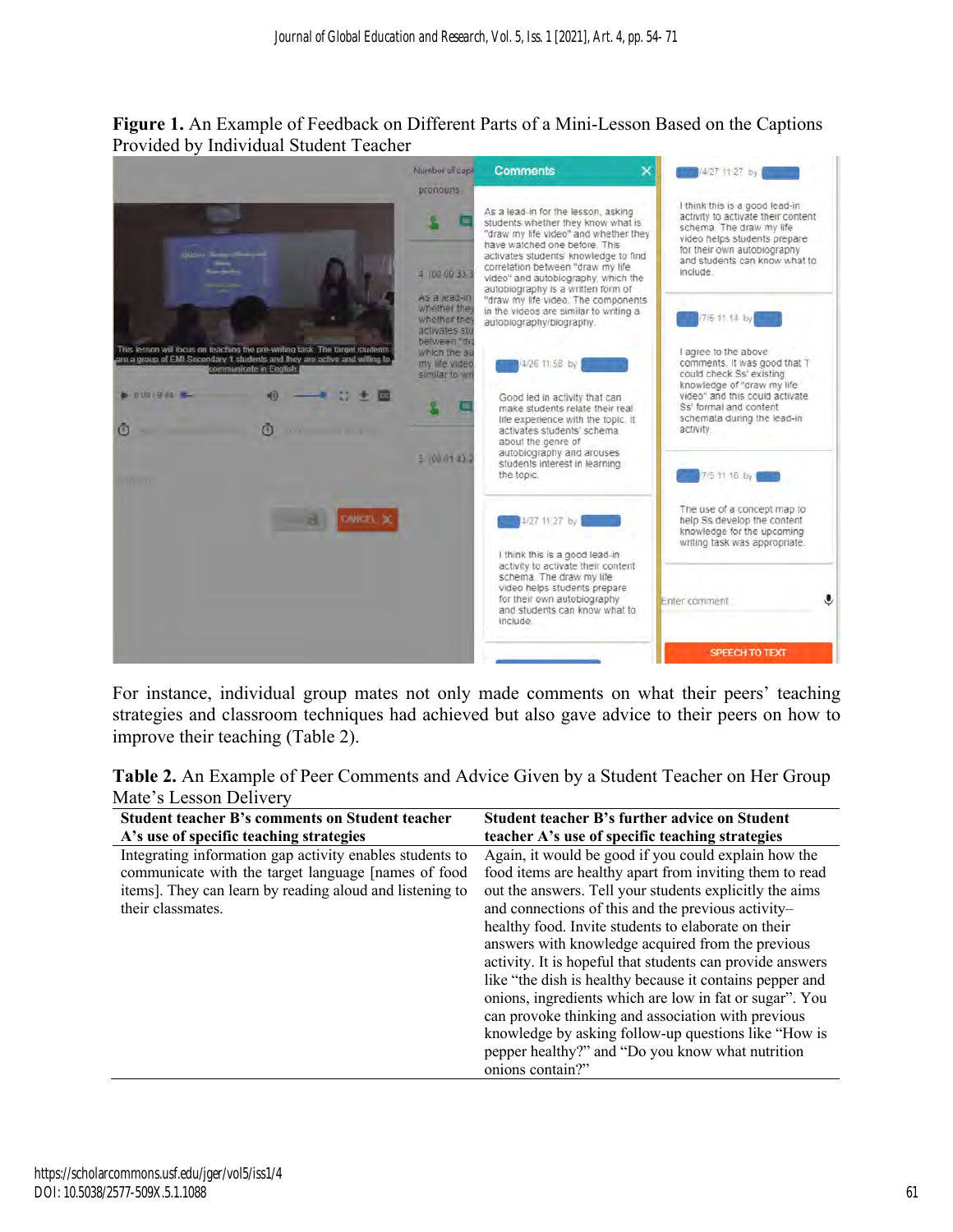In addition, the interactive video database also allowed the instructor to point out the misconceptions of individual student teachers. The example in Figure 2 illustrates that one of the student teachers thought that informing students of the target text type was to activate students' content schemata. However, as pointed out by the instructor, what the student teacher actually did in this part of the mini-lesson was to activate students' formal schemata through in-class discussion on the special features of a letter to the Editor. Sometimes, the instructor also pointed out the misconception found in the student teacher's captions and/or in the peer feedback.



**Figure 2.** An Example of Student Teacher's Misconception of Content Schemata

In one case (as showed in Figure 3) the instructor found that both the student teacher and her group mate mistakenly thought that the presentation of the target genre during the mini-lesson was to activate students' content schemata. The instructor then drew their attention to the distinction between *formal schemata* and *content schemata*.

**Figure 3.** An Example of Student Teacher and Her Group Mate's Misconception of Content Schemata

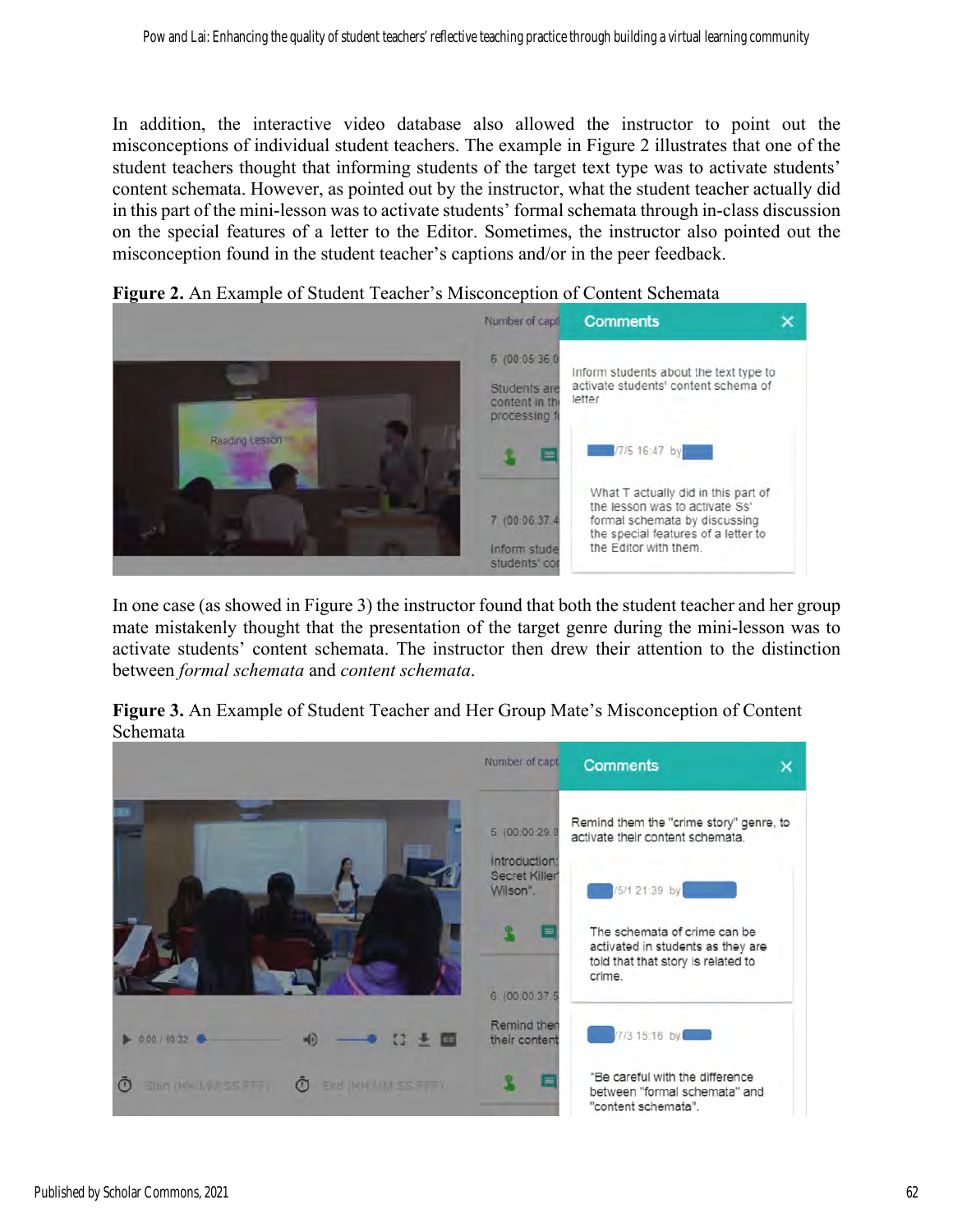As illustrated by the above examples, the learning community on a web-based interactive platform for student teachers facilitated high-quality sharing of teaching experiences. Peer feedback and the instructor's comments on individual student teachers' performance helped the student teachers enhance the quality of their microteaching.

#### *Facilitation of Students' Self-Reflection on Teaching Practice With Voice-Comment Features*

Aside from the typical text-comment function, voice-to-text and voice-comment functionalities were integrated into the interactive video database. The researchers, who designed the video database, expected that the student teachers would make use of these new features to provide comments on their peers' microteaching in the videos.

The mean scores revealed that the respondents preferred to use the text-comment functionality  $(\bar{x})$  $(7.19)$  rather than voice comments ( $\bar{x}$  = 3.06) or voice-to-text comments ( $\bar{x}$  = 3.03). However, the standard deviations of the scores for the two voice-comment features were larger than one (Table 3), indicating that the student teachers' preferences for these functionalities were very diverse. In general, the video database was considered helpful as a way of providing comments ( $\bar{x}$  = 4.23).

| Table 9. I Clectved OSCI EXPORTED OF BRIGGIN Teachers Off the Video Database |  |      |      |      |       |
|------------------------------------------------------------------------------|--|------|------|------|-------|
| <b>Perceived Usefulness</b>                                                  |  | Min. | Max. |      |       |
| Text-comment                                                                 |  |      |      | 4.19 | .654  |
| Voice-comment                                                                |  |      |      | 3.06 | 1.093 |
| Voice-to-text comment                                                        |  |      |      | 3.03 | 1.140 |
| Helpful in providing comments                                                |  |      |      | 4.23 | 717   |

**Table 3.** Perceived User Experience of Student Teachers on the Video Database

We examined the student teachers' user experience of the voice-comment functionality of the video database and found that 22.6% of the participants indicated that they did not find the voicecomment feature helpful in providing feedback (rating it 2 or below). However, 35.5% of the participants reported that the voice-comment feature was helpful in providing comments (rating it 4 or above). Nearly 42% of the respondents gave a rating of 3, which showed that they were indifferent toward this feature (Table 4).

| <b>Valid Case</b> | Frequency | Percent | <b>Valid Percent</b> | <b>Cumulative Percent</b> |
|-------------------|-----------|---------|----------------------|---------------------------|
|                   |           | 12.9    | 12.9                 | 12.9                      |
|                   |           | 9.7     | 9.7                  | 22.6                      |
|                   |           | 41.9    | 41.9                 | 64.5                      |
|                   |           | 29.0    | 29.0                 | 93.5                      |
|                   |           | 6.5     | 6.5                  | 100.0                     |
| Total             |           | .00.0   | 100.0                |                           |

**Table 4.** Frequency Analysis of User Experience on the Voice-Comment Feature

Similar to voice-comment functionality, 25.8% of the student teachers did not find the voice-totext comment functionality helpful (rating it 1 or 2) while 32.3% of them gave positive feedback about this function (rating it 4 or 5) (Table 5). Through informal conversations with some of the student teachers, it was determined that those who did not find the voice-comment functionalities of the video database helpful answered in this way because it required a computer with voice input capability and a microphone. It was not convenient for them to find a microphone or they simply did not have one as a result, they therefore did not use these functions.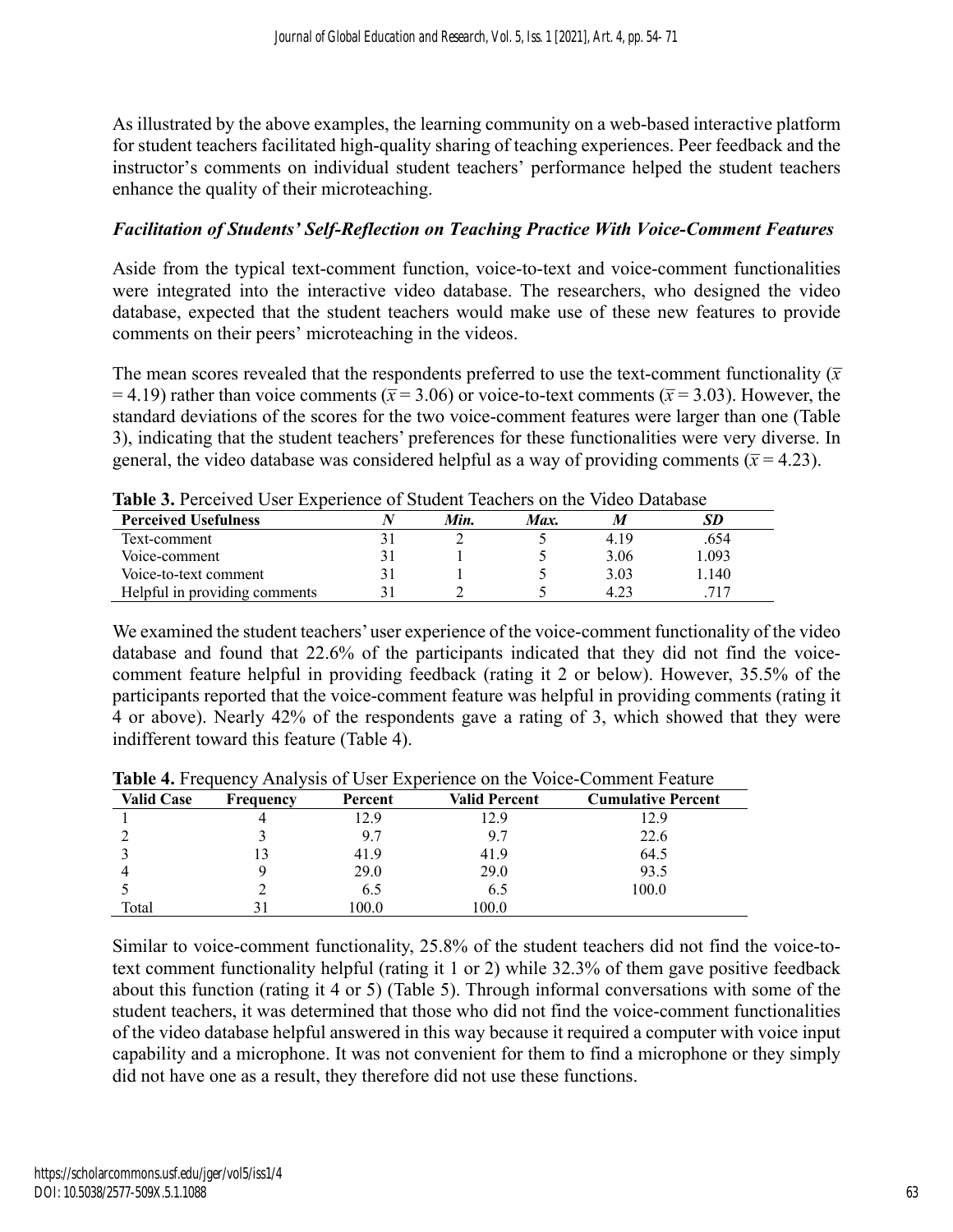The survey results suggest that the enhanced functionalities of the video database were helpful to nearly one third of the student teachers. Although these voice-comment functionalities seemed not to be particularly useful to some of the student teachers due to hardware limitations, it is believed that these voice-comment functionalities may become more popular if the capability of smartphone or mobile devices with embedded voice input functions can be harnessed and the video database can be transformed into an app.

| <b>Valid Case</b> | Frequency | Percent | <b>Valid Percent</b> | <b>Cumulative Percent</b> |
|-------------------|-----------|---------|----------------------|---------------------------|
|                   |           | 12.9    | 12.9                 | 12.9                      |
|                   |           | 12.9    | 12.9                 | 25.8                      |
|                   | 13        | 41.9    | 41.9                 | 67.7                      |
|                   |           | 22.6    | 22.6                 | 90.3                      |
|                   |           | 9.7     | 9.7                  | 100.0                     |
| Total             |           | 100.0   | 100.0                |                           |

|  |  |  |  | <b>Table 5.</b> Frequency Analysis of User Experience on the Voice-to-Text Comment Feature |
|--|--|--|--|--------------------------------------------------------------------------------------------|
|--|--|--|--|--------------------------------------------------------------------------------------------|

#### *Rich Evidence of Students' Learning Outcomes Regarding Microteaching*

Using the video database, evidence of students' learning outcomes regarding microteaching can be collected systematically and it is much easier for the instructor to identify individual students' strengths and weaknesses based on the evidence of their learning outcomes (see Figure 4). As the students were required to input captions for different parts of their mini-lessons, they were encouraged to reflect on their performance more critically.





The students who provided simple captions were less likely to articulate the rationale behind their teaching strategies or classroom techniques in detail and it was more difficult for their group mates to give detailed peer feedback. For those who gave detailed captions, their knowledge of teaching strategies or classroom techniques was revealed in the captions and it was more likely for their group mates to have a better understanding of the rationale behind their mini-lesson and thus give more critical feedback on their performance.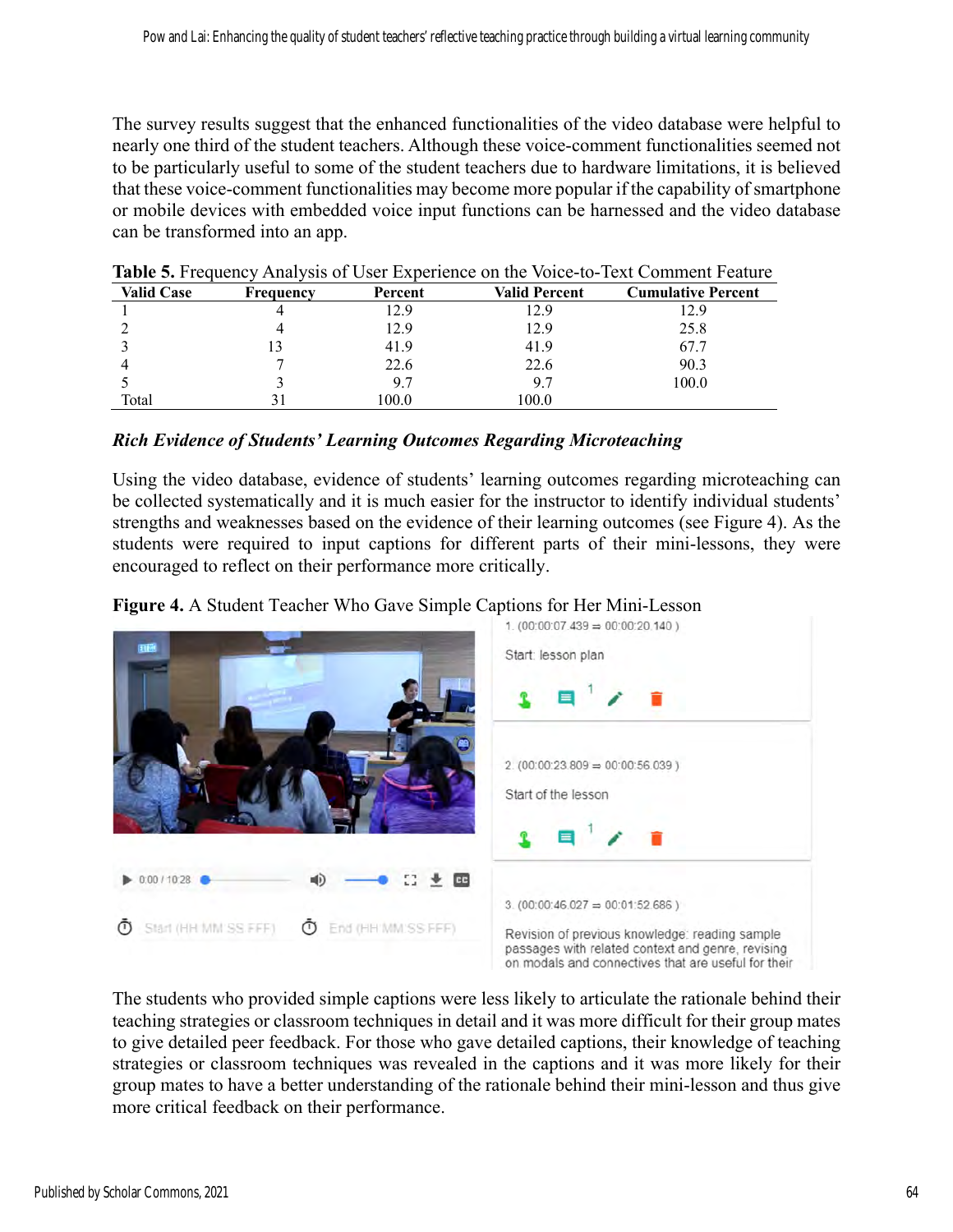

#### **Figure 5.** A Student Teacher Who Gave Detailed Captions for Her Mini-Lesson

As shown in Figure 5, one of the student teachers was able to articulate the English Language Teaching (ELT) theories concerned (e.g. the *Top-down Approach* and the *Schema Theory* in reading) in the captions. In doing so, group mates could evaluate the student's performance by checking if the relevant ELT theories to conduct the mini-lesson were applied and at the same time they could check if the student's understanding of those theories was revealed in the delivery of the mini-lesson. A few students in the class even uploaded the video clips of their mini-lessons with English subtitles (see Figure 6). This allowed the student teachers concerned to have more time to reflect on their performance because they could take the opportunity to review their minilessons in great detail while they were preparing the subtitles.





As shown in Figure 7, apart from evaluative feedback given by the instructor, the student teacher was able to conduct a second round of reflection on their performance guided by the instructor's question (e.g. *What is the difference between the opening and the introduction of a letter to the Editor?*).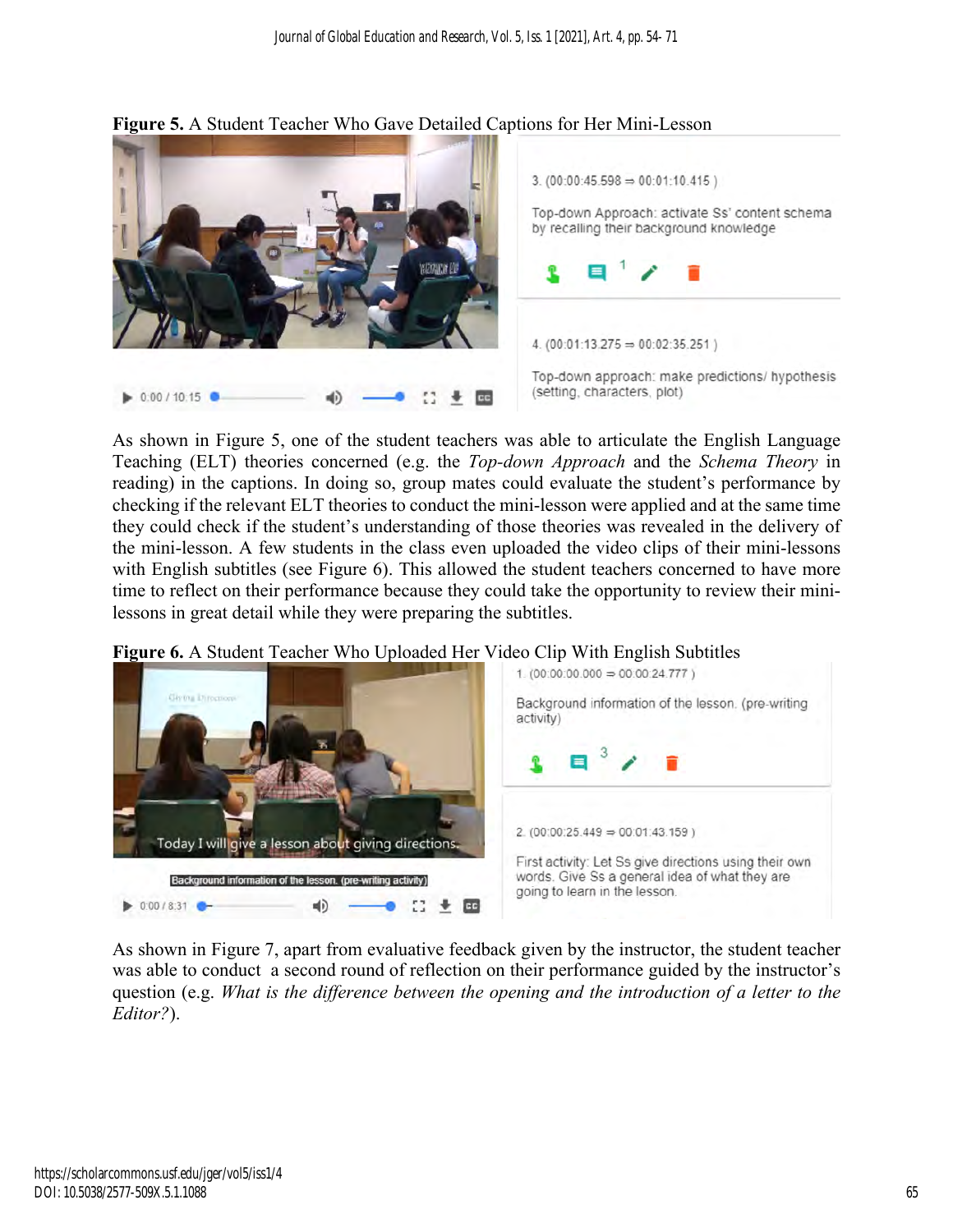

**Figure 7.** The Different Types of Feedback Given by the Instructor

The interactive video database helps to provide clear evidence of the student teachers' learning outcomes regarding microteaching, as shown in their different levels of performance in microteaching, their different ways of inputting their captions, giving peer feedback, and doing their reflections. The student teachers believed that these were pieces of good evidence of learning outcome and 67.7% of them (rating it 4 or above) indicated that they would include their microteaching video clips with their own reflection and peer feedback in their portfolio (Table 6).

| <b>Valid Case</b> | Frequency | Percent | <b>Valid Percent</b> | <b>Cumulative Percent</b> |
|-------------------|-----------|---------|----------------------|---------------------------|
|                   |           |         | 9.7                  | 9.                        |
|                   |           | 22.6    | 22.6                 | 32.3                      |
|                   |           | 41.9    | 41.9                 | 74.2                      |
|                   |           | 25.8    | 25.8                 | 100.0                     |
| Total             |           | 0.00    | 100.0                |                           |

**Table 6.** Frequency Analysis of Including Microteaching Video in the Learning Portfolio

#### **Discussion**

With the aim of developing collaborative work cultures for teachers, the idea of developing a learning community has been advocated in the field of education over the past two decades (Sjoer & Meirink, 2016; Thompson et al., 2004). Bolam et al. (2005) define a professional learning community (PLC) as a community "has the capacity to promote and sustain the learning of all professionals in the school community with the collective purpose of enhancing pupil learning" (p. 145). From this, we hypothesized that the establishment of a VLC on a web-based platform for pre-service student teachers would benefit them greatly, especially in microteaching. As pointed out by Vescio and her colleagues (2008), "at its core, the concept of a PLC rests on the premise of improving student learning by improving teaching practice" (p. 82). It is beneficial for student teachers to be encouraged to improve their teaching practice through their participation in a learning community as part of their professional development when they are receiving their initial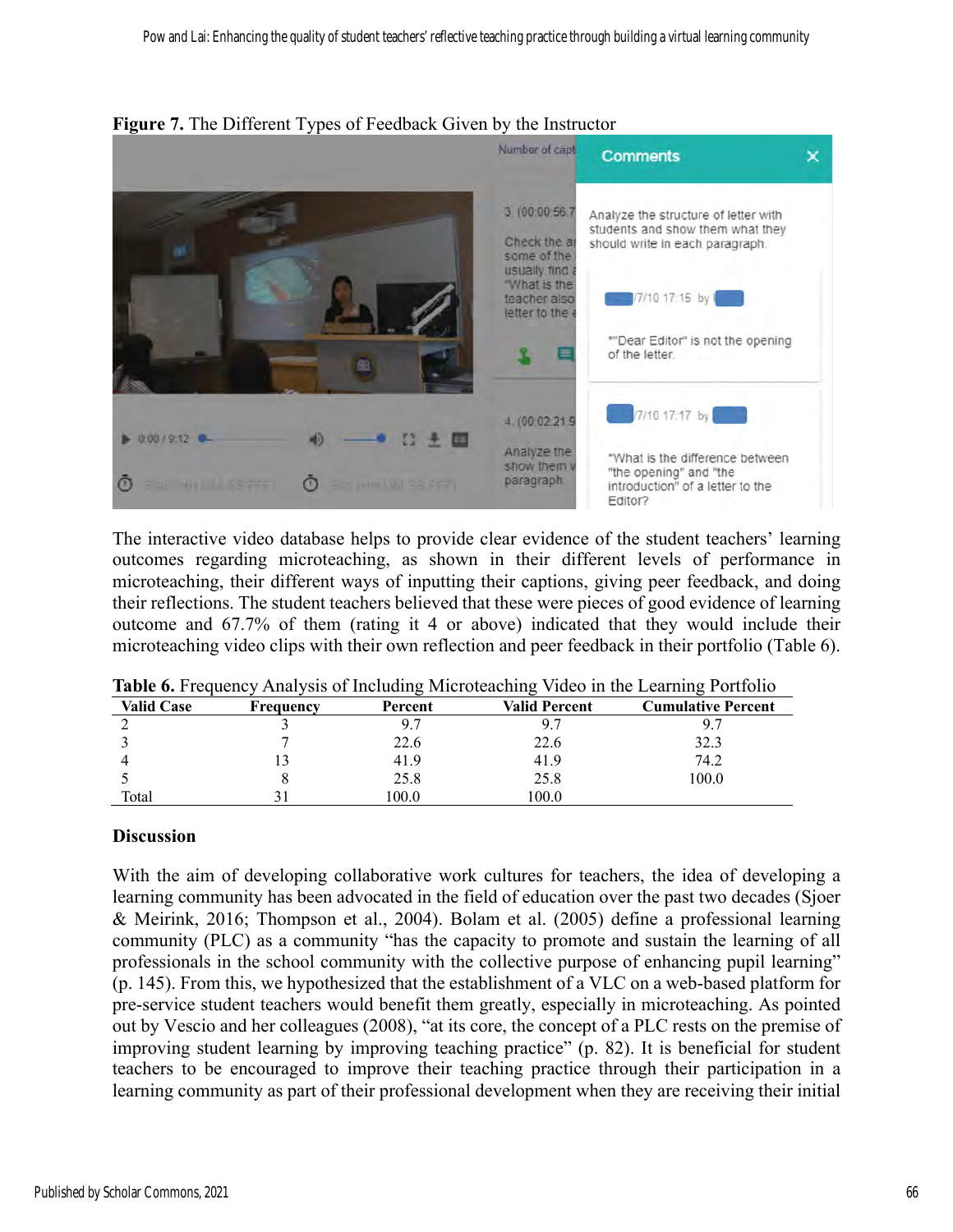teacher education. To achieve this, peer evaluation is one of the components of their microteaching. It is hoped that student teachers, with reference to the rubric for peer commentary (Appendix I), will play the role of critical friends when they give feedback on their group mates' performance. The dialogue between student teachers can enhance their understanding of the pedagogical content knowledge gained in their education courses and help improve their teaching practice gradually through their active participation in microteaching as the performer and the evaluator. As suggested by Rallis and Rossman (2000), "the rule of the evaluator in facilitating dialogue is explicated through examples from practice" (p. 81).

The findings of this study suggest that a VLC on a web-based interactive platform has a positive impact on the quality of student teachers' microteaching. The in-house interactive video database provided the room for student teachers to establish a VLC among themselves to exchange meaningful dialogue that facilitated in-depth learning of effective teaching strategies and classroom techniques. The conversation among student teachers helped them to improve by consolidating their learning of teaching and learning theories, putting theory into practice and generating new knowledge after practicum. As Alles and her colleagues (2019) pointed out that a positive learning atmosphere and conversation culture may help construct new pedagogical and subject content knowledge that are essential in improving teaching quality.

The student teachers who participated in this study were able to articulate the rationale behind their mini-lessons and they were willing to spell out the relevant ELT theories, teaching strategies and classroom techniques. At the same time, they played the role of evaluators and gave peer feedback on their group mates' performance in microteaching. The video database facilitated meaningful dialogue among student teachers by creating a safe zone in which they established a VLC where they could learn from each other as critical friends.

Critical friends recognize and value the unique contributions of the other and understand that true dialogue entails give and take. They come together for a common purpose, and they develop shared meanings about where the program is, the value of its status, and where it should go. They determine actions according to their new understandings (Rallis & Rossman, 2000, p. 85).

From the evidence collected in this study, it was clear that student teachers were willing to communicate their thinking about what they wanted to implement in their mini-lessons. Their peers were also willing to provide comments and give advice on their performance in microteaching. As *the relationship [was] equitable and reciprocal* (Rallis & Rossman, 2000, p. 85) in their learning process, the student teachers were not afraid of making mistakes in their thinking or in the delivery of their mini-lessons. The instructor also monitored the student teachers' learning process by giving further comments and advice on their captions and peer feedback via the discussion forum of the video database.

Although the student teachers were not required to revise their mini-lessons to include the feedback and changes approved by the instructor, they had to submit their course-end written assignments through which they had the opportunity to apply the knowledge and skills gained in microteaching to design a teaching package that integrated reading and writing. This written assignment was designed to show how individual student teachers incorporated relevant ELT concepts, theories and techniques into their teaching. Some evidence of the quality of student teachers' reflective teaching practice were found in the actual design of individual teaching packages (with detailed lesson plans).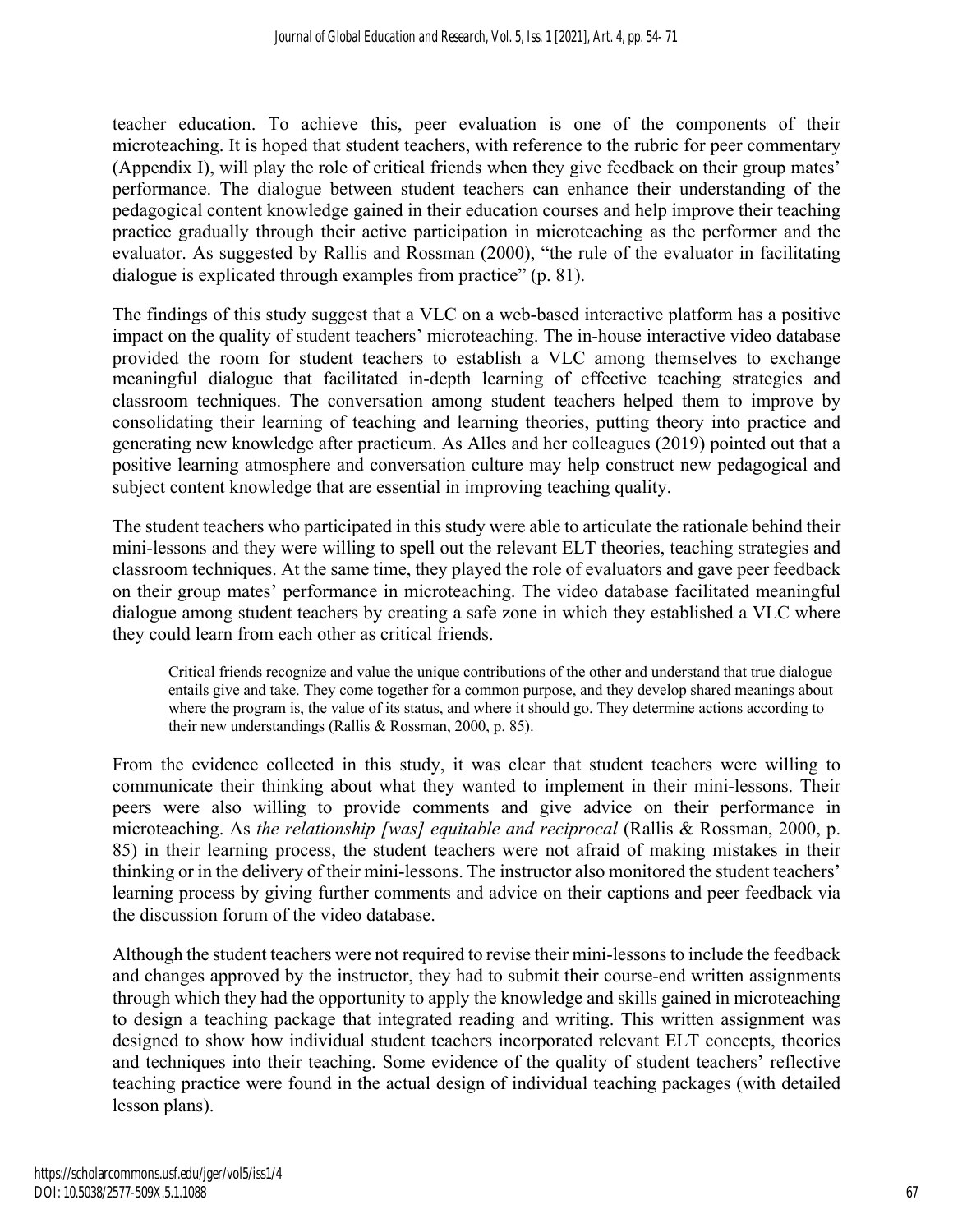The VLC does not end there. Microteaching is only a process to enhance student teachers' pedagogical practice; teaching practice also needs to be continuously enhanced, at least during initial teacher training. Hence in their practicum, the student teachers were encouraged to record their lessons and share them in the VLCs. With this interactive video database as the platform, these VLCs enabled the students to reflect and share their teaching experiences in their practicum schools without the need to have face-to-face meetings. After the whole supervised teaching practice had finished, a reflective seminar was held to conclude the program. In the seminar, the students had a chance to share their teaching experiences in their practicum schools with their follow classmates and express their views toward teaching as a career. In the reflective seminars, the students shared that they felt support and encouragement from the learning communities and as a result they are more confident in embracing their future teaching careers.

#### **Microteaching Virtual Learning Community Model**

In this study, we examined how technology may facilitate self-reflection and peer feedback in microteaching. We demonstrated that an interactive video database, which served as a platform for student teachers to reflect on and provide comments to videos of microteaching, helped student teachers better reflect and learn from peers' comments. Based on these two essential practices, a microteaching virtual learning community model was proposed. Figure 8 contains a diagrammatic illustration of the possible interactions within the model.



**Figure 8.** Possible Interactions in the Microteaching Virtual Learning Community Model

In the model, the student teachers play two roles. They reflect on their microteaching and are required to provide feedback to other student teachers as peers with the support of the interactive video database.

For the first role, self-reflection is considered an important practice in pre-service teacher education (Beauchamp, 2015). Student teachers should have the motivation and ability to reflect on their teaching and make necessary improvement; however, without a practical and convenient tool to record and store their reflection, student teachers may not be able to reflect effectively. The interactive video database in this study served two main functions in building a VLC for student teachers. The first was to facilitate the student teachers to reflect on their own teaching from a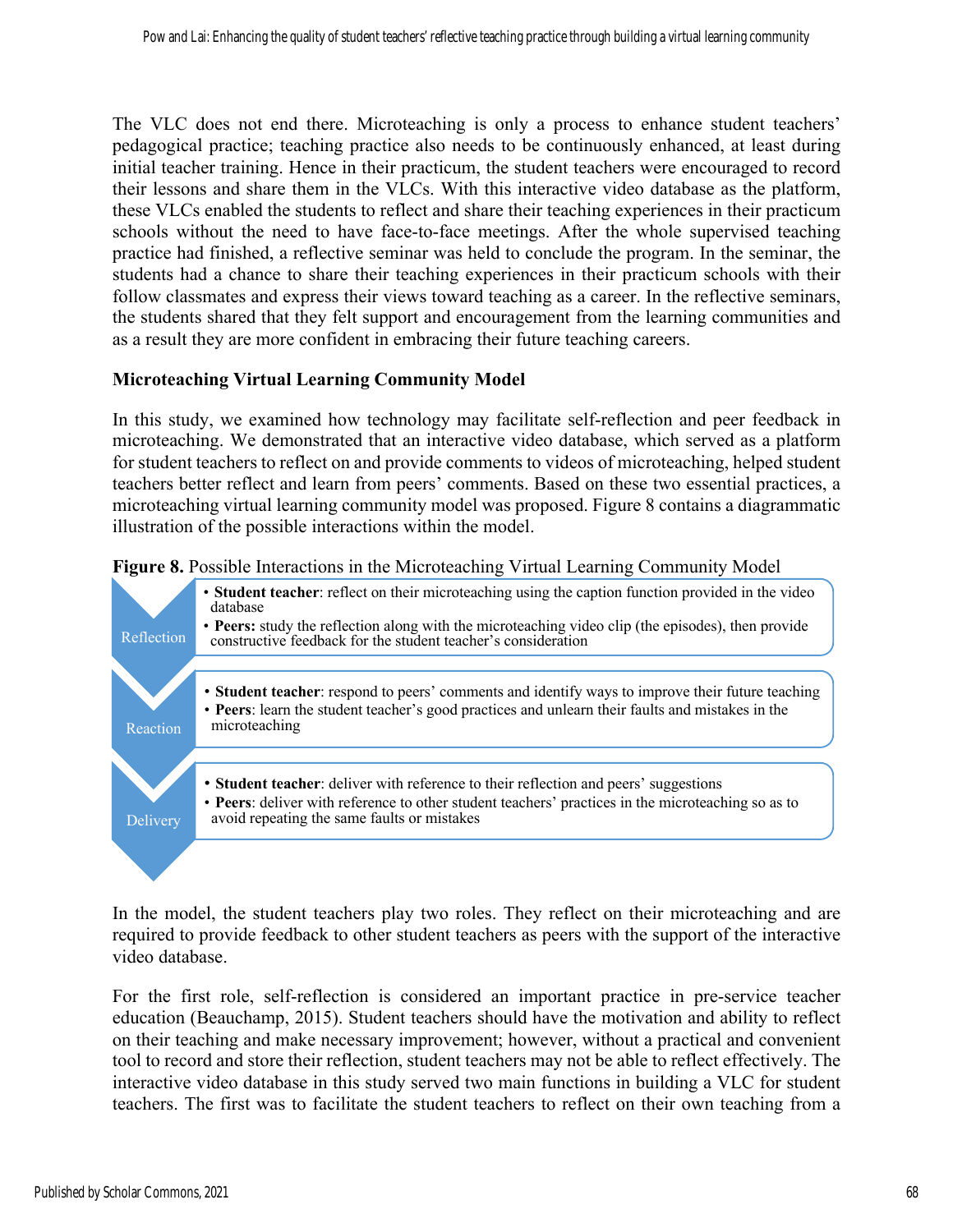third-party perspective. This tool may enable student teachers to review their own teaching from another angle that may help rectify or adjust their teaching. The other function was to formally record and store student teachers' reflection on their microteaching that they can refer back to as learning evidences, which may help them improve their practices in actual school settings.

Regarding the second role, providing feedback to peers will be difficult and fragmentary if the relevant teaching episode in the microteaching cannot be easily referred to in a meaningful way. There have been cases where peers were not able to provide accurate feedback simply because they were unable to provide evidence of particular incidents in the microteaching. Without a shared reference point in the microteaching, peer feedback was not as effective since the feedback was mostly in the form of general comments, which was overwhelming due to busy classrooms and a failure to recall specific activities conducted during the microteaching experience. To have an abiding effect on improving a certain teaching skill or technique, an interactive video episode in the video database showing the implementation enables both parties to readily refer to the same issue in the microteaching rather than just a general comment. This focused discussion on the delivery will create a common understanding that will facilitate meaningful deliberation and sharing.

## **Conclusion and Recommendations**

With the aim of exploring whether or not a VLC can help improve the quality of student teachers' reflective teaching practice, learning communities were built on an interactive video database that featured voice-commenting functionalities to facilitate student teachers' self-reflection and feedback to their peers. Based on survey results and an analysis of the comments made on the video database, this research determined that the quality of student teachers' reflective teaching practice was improved. Although only one third of the participants indicated that they appreciated the voice-comment functionalities of the video database, they regarded it as a good platform on which to share their teaching experiences and improve their own practice. In this study, a microteaching VLC model was introduced, and instructors of teacher education courses were encouraged to make use of this model to provide practical advice and explain underlying educational theories to help student teachers better integrate theory into practice. Teacher education institutes that are practicing microteaching in their teacher education programs can easily adopt this model.

## **Limitations and Future Research**

The employment of the video database in this study aimed at helping student teachers to share their teaching experiences and give detailed feedback on their peers' performance to enhance the quality of their microteaching through developing a VLC on a web-based interactive platform. Based on the online peer commentaries provided by individual student teachers, different levels of peer feedback and self-reflections were observed in this study. It was found that some student teachers tended to give some general comments on their peers' performance in their microteaching and sometimes the focuses of their comments were not on ELT, but on classroom management issues. These types of general comments did not facilitate in-depth discussion on the relevant ELT concepts, theories and techniques incorporated into individual microteaching. Although the interactive video database allowed the instructor to point out individual student teachers' misconceptions found in their peer comments, some student teachers failed to do a second round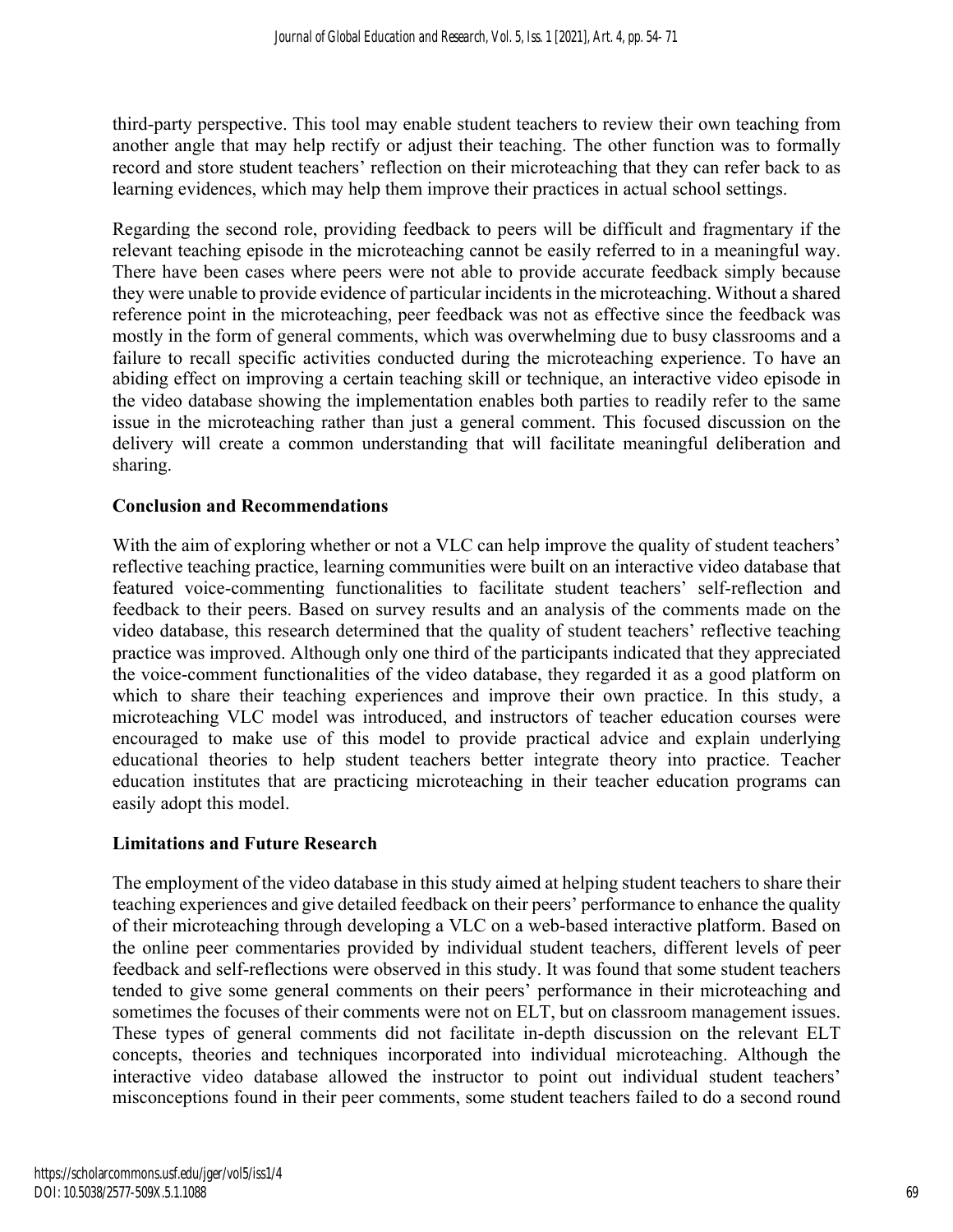of reflection on their performance guided by the instructor's question(s). Because of this, future studies need to be conducted to investigate on-going online interactions regarding student teachers' microteaching in order to study the improvement in the quality of student teachers' reflective teaching practice with the support of a learning community on a web-based interactive platform.

#### **References**

- Alles, M., Seidel, T., & Gröschner, A. (2019). Establishing a positive learning atmosphere and conversation culture in the context of a video-based teacher learning community. *Professional Development in Education*, *45*(2), 250-263.
- Amobi, F. A., & Irwin, L. (2009). Implementing on-campus microteaching to elicit preservice teachers' reflection on teaching actions: Fresh perspective on an established practice. *Journal of the Scholarship of Teaching and Learning, 9*(1), 27-34.
- Apling, M., & Haryani, S. (2019). The analysis of microteaching in improving teaching skill of pre-service physics teachers. *Journal of Innovative Science Education, 8*(3), 344-348.
- Arsal, Z. (2014). Microteaching and pre-service teachers' sense of self-efficacy in teaching. *European Journal of Teacher Education, 37*(4), 453-464.
- Beauchamp, C. (2015). Reflection in teacher education: Issues emerging from a review of current literature. *Reflective Practice, 16*(1), 123-141.
- Bolam, R., McMahon, A., Stoll, L., Thomas, S., & Wallace, M. (2005). *Creating and sustaining effective professional learning communities* (Report No. 637). Department for Education and Skills. https://dera.ioe.ac.uk/5622/1/RR637.pdf
- Cavanaugh, A., & Song, L. (2015). Audio and written comments in an online undergraduate composition class: Student and instructor approaches and preferences. *American Journal of Distance Education*, *29*(4), 248- 259.
- Chen, I. Y., Chen, N. S., & Kinshuk. (2009). Examining the factors influencing participants' knowledge sharing behavior in virtual learning communities. *Journal of Educational Technology & Society, 12*(1), 134-148.
- Creswell, J. W., & Clark, V. L. P. (2017). *Designing and conducting mixed methods research*. Sage
- Creswell, J. W., & Creswell, J. D. (2017). *Research design: Qualitative, quantitative, and mixed methods approaches*. Sage.
- Donnelly, R., & Fitzmaurice, M. (2011). Towards productive reflective practice in microteaching. *Innovations in Education and Teaching International*, *48*(3), 335-346.
- Elias, S. K. (2018). Pre-service teachers' approaches to the effectiveness of micro-teaching in teaching practice programs. *Open Journal of Social Sciences, 6*, 205-224.
- Espitia, M., & Cruz, C. (2013). Peer-feedback and online interaction: a case study. *Íkala, Revista de Lenguaje y Cultura, 18*(2), 131-151

Fernández, M. L. (2010). Investigating how and what prospective teachers learn through microteaching lesson study. *Teaching and Teacher Education, 26*(2), 351-362.

- Flick, U. (2018). Triangulation in data collection. In U. Flick (Ed.), *The SAGE handbook of qualitative data collection* (527-544). Sage.
- Gaudin, C., & Chaliès, S. (2015). Video viewing in teacher education and professional development: A literature review. *Educational Research Review. 16,* 41-67.
- Hatch, T., Shuttleworth, J., Jaffee, A. T., & Marri, A. (2016). Videos, pairs, and peers: What connects theory and practice in teacher education? *Teaching and Teacher Education*, *59*, 274-284.
- Keane, K., McCrea, D., & Russell, M. (2018). Personalizing feedback using voice comments. *Open Praxis*, *10*(4), 309-324.
- Kern, F. G. (2018). The trials and tribulations of applied triangulation: Weighing different data sources. *Journal of Mixed Methods Research*, *12*(2), 166-181.
- Kirby, E. G., & Hulan, N. (2016). Student perceptions of self and community within an online environment: The use of VoiceThread to foster community. *Journal of Teaching and Learning with Technology*, *5*(1), 87-99.
- Kleinknecht, M., & Gröschner, A. (2016). Fostering preservice teachers' noticing with structured video feedback: Results of an online- and video-based intervention study. *Teaching and Teacher Education, 59*, 45-56.
- Kong, S. C., Shroff, R. H., & Hung, H. K. (2009). A web enabled video system for self reflection by student teachers using a guiding framework. *Australasian Journal of Educational Technology, 25*(4), 544-558.
- Kourieos, S. (2016). Video-mediated microteaching—A stimulus for reflection and teacher growth. *Australian*